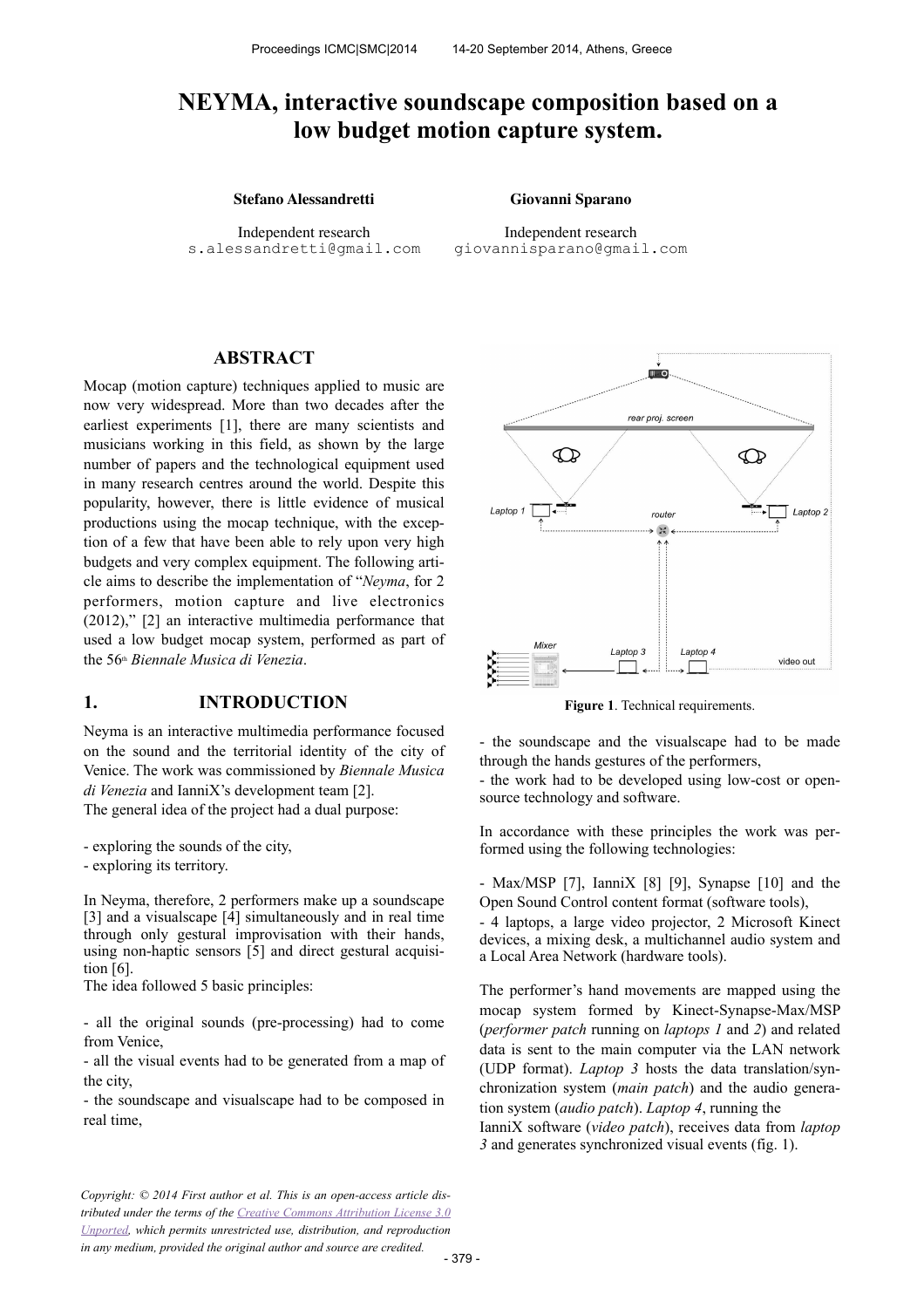#### **2. MOTION CAPTURE STSTEM**

Each motion capture system is composed of a Kinect device, Synapse application and a Max/MSP patch (*performer patch*). The Synapse app gets the raw input data from Kinect and sends out OSC messages according to a specific syntax:

*/<point of the skeleton>\_pos\_world <float of X position> <float of Y position> <float of Z position>*.

Axes are arranged on the basis of the performer's point of point of view. The app can recognize the skeleton of a user, grab some key points from it and send the spatial location out in relative values, with the *pos\_world* being the distance expressed in millimeters from the Kinect and the skeleton point determined by the software. Three messages per performer were used: right hand, left hand and torso position (fig. 2).



**Figure 2**. Hand and torso recognition.

In Max/MSP *performer patch*, these messages are translated into:

- the speed motion of the hand,

- the distance of the hands from the torso, useful in obtaining a tracking of hand movements independent from the distance of the performer from the mocap device.

With *performer patch* one can control:

- the spatialization of *drones* through the hand speed motion,

- the activation of *triggers*,
- the recognition of *sequences*. (see §3)

These three controls are automatically activated in specific movements during the performance. *Drones* start automatically and move into an electroacustic space according to the speed of motion of the hands, the triggers being single spheres in 3D space with an adjustable radius, activated by passing hands through the points in which they are placed.

*Sequences* are chains of triggers: in specific performance sections, the consecutive selection of 2 *triggers* define a *sequence*.

The location of *triggers* and gestures related to *sequences* are initialized before the performance and all lie within an action space that extends in front of the performer (fig. 3).



**Figure 3**. Action space.

The initialization process consists of:

- the adjustment of the input threshold within the hand action space,

- the determination of trigger points which represent the centre of the sphere,

- the determination of sequence points.

All these settings are made by putting the performer's hands in a desired point in space which is then registered into the *performer patch* by an assistant that stores the related presets, the performer placing themselves in the same spot used for the performance.

#### **3. INTERACTIVE AUDIO SYSTEM**

The audio processing environment (*laptop 3*) consists in the generation and spatial diffusion of sound events (*audio patch*) and is organized into 4 main modules: a sampler, a bank of automated gain faders (pseudo-random algorithm), a bank of 12 spatializers and a reverberation unit.

In addition to these, there is also a module for the extraction of the amplitude value of the signal consisting of a bank of filters and peak meters that splits the spectrum into 24 bands, detecting each amplitude value (*vocoder*, cf. §4) and sending these to *laptop 4* as the main control variables of visual events (fig. 4-5).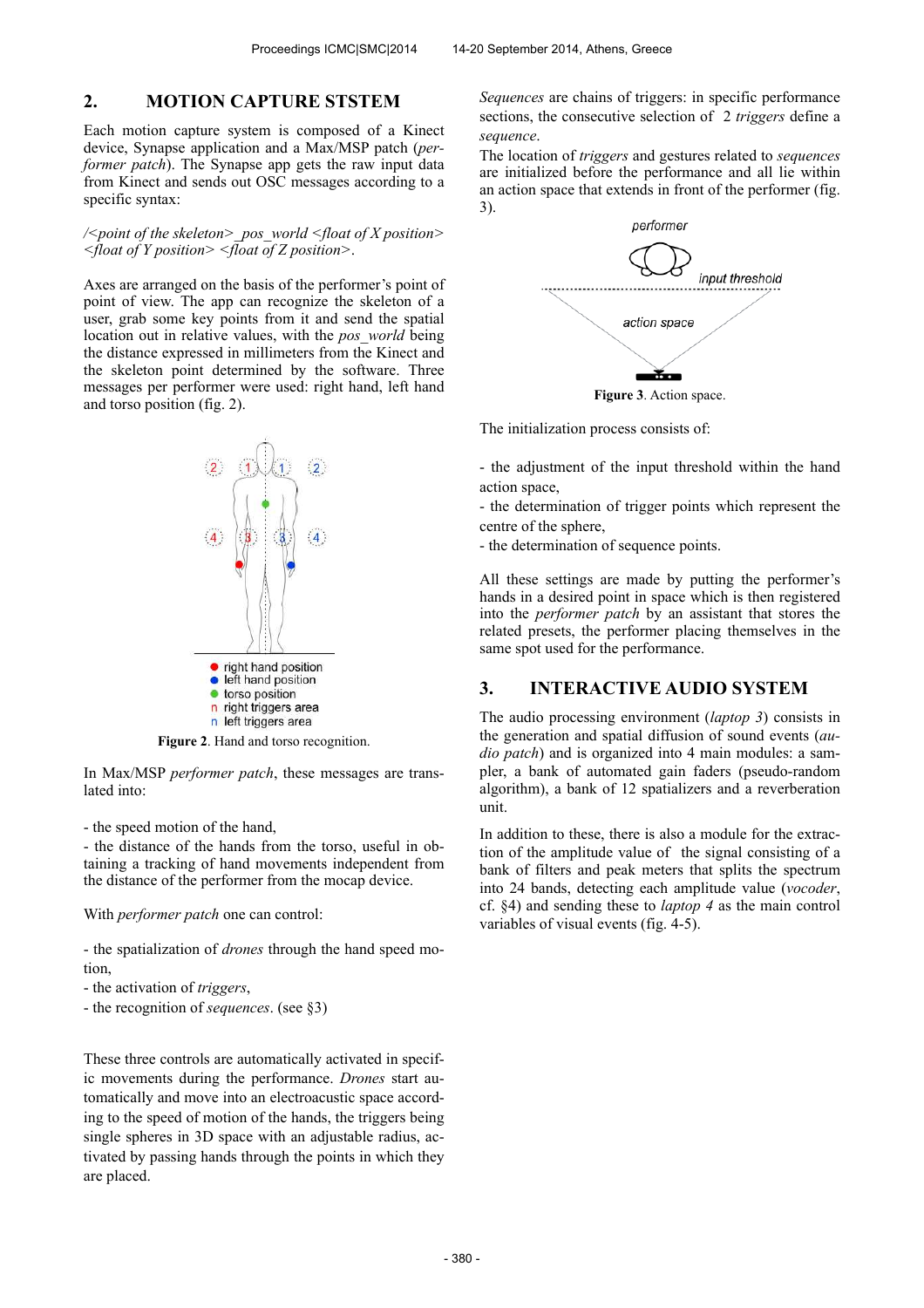

**Figure 4**. *Main patch* diagram (*laptop 3*).



**Figure 5**. *Audio patch* diagram (*laptop 3*).

*Sampler*: a bank of 48 file players (24 for each performer) that allows the playback of 3 types of sound events: *drones*, *triggers* and *sequences*. *Drones* are long duration audio files (up to 2 minutes) triggered by the cue list and their function is like a "*basso continuo*". *Triggers* are short duration audio files (up to 12 seconds) activated by virtual buttons around performers while *sequences* are short duration audio files (up to 8 seconds) triggered by the performers' hand gestures (triggers chains, cf. §2).

*Pseudo-random automation*: a bank of 24 automated gain faders that allows the output level of each sample to be varied randomly, within a preset range. All variables of the module are automated through the synced cue list in the *main patch*. It is a basic system because it allows for the quick setting of all the samples' amplitudes and their automatic control at run time, and at the same time it offers the possibility to simulate a "from near to far" (and viceversa) sound effect.<sup>1</sup>

*Spatializers*: a bank of 12 spatializers organized accord-

ing to the type of samples received as input . The motion algorithm is largely based on a matrix (controlling the opening time of the channels) and the speed of movement can be controlled manually (receiving data from the mocap system) or automatically, using the synced cue list in the *main patch*.

*Reverberation*: a delay line reverb algorithm which allows the adding of a virtual environment and the simulation of the movements mentioned earlier. All variables are automated by the same cue list in the *main patch*.

#### **4. INTERACTIVE VIDEO SYSTEM**

IanniX is a graphical open source sequencer that allows graphic representations of a multidimensional score [9]. This score is made up of three different objects: curves, cursors and triggers. For the purpose of this project, only the usage of curves manipulated in real-time through an opportune patch (*video patch*) were considered.

The implemented score was a 2D map of Venice imported in a IanniX project as a set of different curves defined as B-Splines: by moving a point that belongs to a curve, allowing a smooth animation (fig. 6).



**Figure** 6. Map screenshot.

Selected curves are moved in the third dimension (z-axis) at precise time moments, via *video patch*. This patch controls the location of single or groups of curve-points. The range and sign of movements were arbitrarily defined on the basis of aesthetics.

By zooming, shooting at different angles, hiding and showing groups of curves, it was possible to create a video animation controlled in real-time by a predetermined score and the occurring audio events, the score controlling which curves are visible, the zoom factor and the shot angle. The audio amplitude obtained as well as analysis using vocoding control the size of movements in the *z* dimension and the transparency of the current visible curves. The 24-band vocoder used for the analysis algorithm is a channel vocoder while the centre frequency and bandwidth of each band are listed in the table below and follow the 24 critical bands of hearing on the Bark scale (table 1).

<sup>&</sup>lt;sup>1</sup> Varying the direct signal and keeping constant the reverberated signal.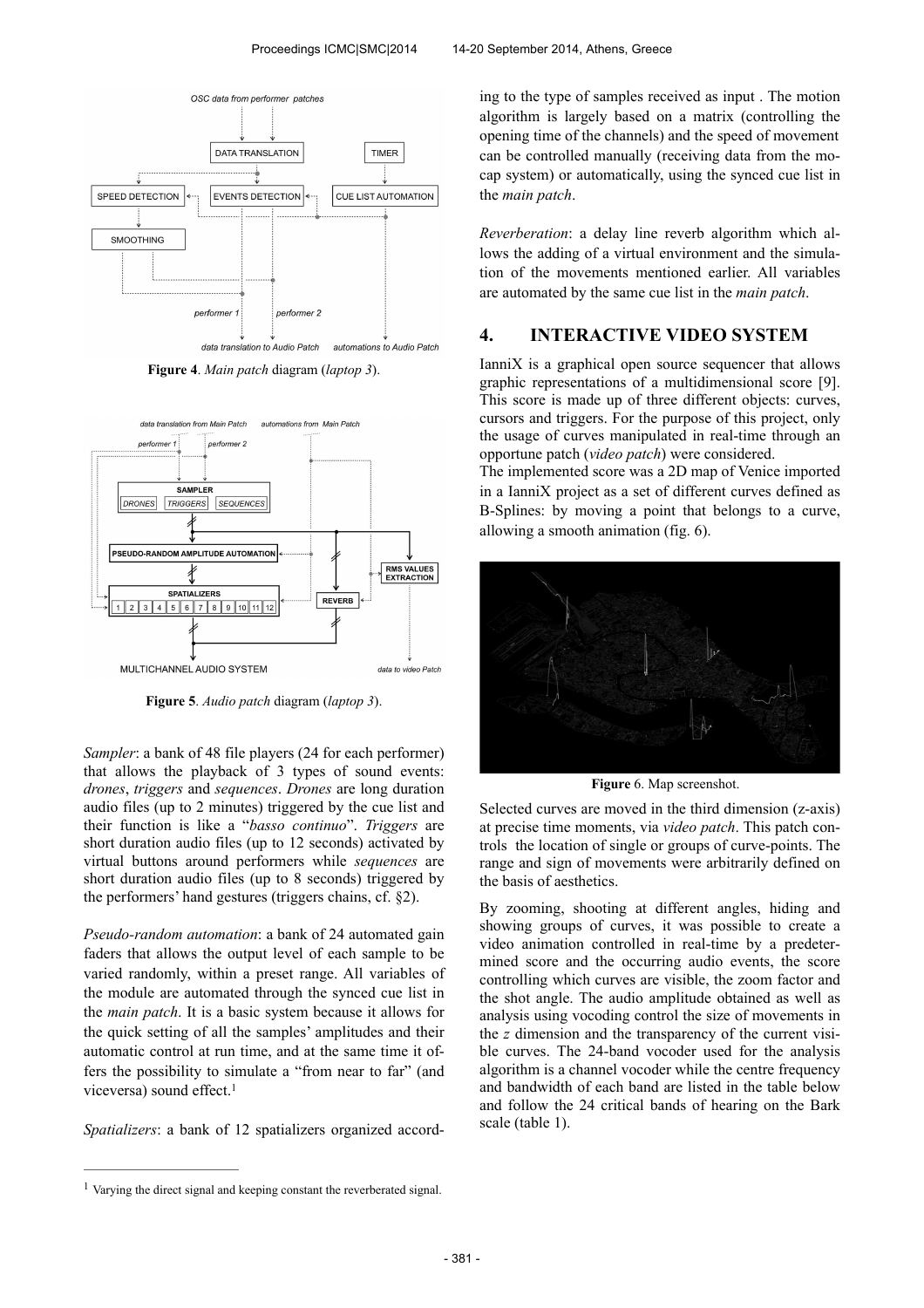| Center<br>freq. $(Hz)$ | Bandwidth<br>(Hz) | Center<br>freq. $(Hz)$ | Bandwidth<br>(Hz) |
|------------------------|-------------------|------------------------|-------------------|
| 50                     | 80                | 1850                   | 280               |
| 150                    | 100               | 2150                   | 320               |
| 250                    | 100               | 2500                   | 380               |
| 350                    | 100               | 2900                   | 450               |
| 450                    | 110               | 3400                   | 550               |
| 570                    | 120               | 4000                   | 700               |
| 700                    | 140               | 4800                   | 900               |
| 840                    | 150               | 5800                   | 1100              |
| 1000                   | 160               | 7000                   | 1300              |
| 1170                   | 190               | 8500                   | 1800              |
| 1370                   | 210               | 10500                  | 2500              |
| 1600                   | 240               | 13500                  | 3500              |

**Table 1**. Critical bands.

The video score is divided into 4 macro sections in which different curves are pictured and manipulated in realtime. In each section there are 24 selected curve-points which are linked to a specific band of the vocoder.

There is also a relationship between the curves and the sounds used in a single section, the curves being parts of the Venice map in which soundscape audio recordings were made.

The resulting video is a conceptual animation of white lines on a black background in continuous transformation that ends in a bird's eye view of a stylised Venice map (fig. 6-7).



**Figure** 7. Map screenshot.

#### **5. OSC DATA**

The communications between Synapse, *performer patch*, *video patch*, Iannix project, *audio patch* and *main patch* are made possible using the OpenSoundControl content format [12]. The LAn is set up as a mixed peer-to-peer and client-server model network. The Synapse application/*performer patch* and Iannix project/*video patch* pairs are couples of individual nodes in the P2P network in which any communication is purely unilateral: mocap data flows from Synapse to the performer patch and the video score commands from the *video patch* to the Iannix project. The *main patch* acts as a server coordinating messages from the *performer patch* to the *video patch* and the *audio patch* (fig. 8).



**Figure** 8. LAN.

### **6. SOUNDSCAPE COMPOSITION**

As indicated above, all the sounds come from the city of Venice, from characteristic spots in sound terms: the Ponte di Rialto, Piazza San Marco, the Campo San Polo, Piazzale Roma, Canal Grande, the Arsenale, San Giorgio Maggiore, SS. Giovanni e Paolo and the Giudecca.

The collected sound samples were then processed using a variety of techniques including granulation, ring modulation, convolution, frequency warping, spectral delaying, filtering and vocoding.<sup>2</sup>

All these sound events were placed into 3 categories: *drones*, *triggers* and *sequences* (see §3); in such a way that each performer has his personal samples library.

*Performer 1:* 8 *drones*  $(4 + 4)$ , 16 *sequences*  $(8$  for each hand), 16 *triggers*  $(8 + 8, 8)$  for each hand).

*Performer 2:* 4 *drones*  $(2 + 2)$ , 16 *sequences*  $(8$  for each hand) , 24 *triggers* (12 + 12, 12 for each hand)*.*

The gestural improvisations were organized in such a way as to obtain a circular structure formed by 3 types of soundscape: virtual, surreal and real [11]. This idea was applied in order to simulate an approach to the city, a tour within it and a subsequent departure to other places (fig. 9).

In this structure each performer follows a time sequence of instructions inside of wich he is free to improvise.

*Performer 1*: 0'00" / 3'00" - *drones* spatialization, 3'00" / 4'00" - *triggers* mode,

 $2$  Max/MSP patches (programmed on purpose).